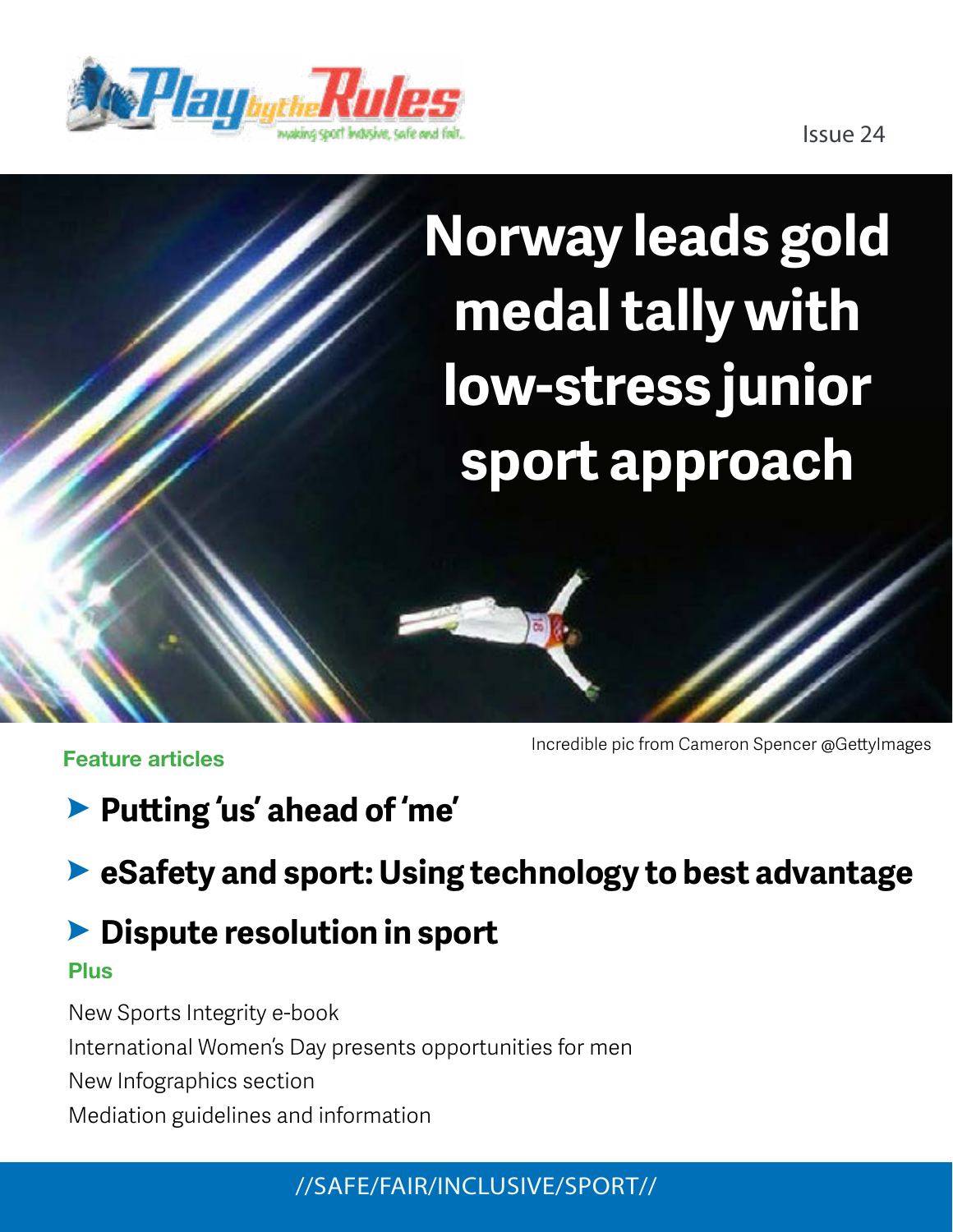Check out the Play by the Rules website with many new features and resources: [www.playbytherules.net.au/](http://www.playbytherules.net.au/)



# TABLE OF CONTENTS

THE EDITOR

News:

- 4 New Sports Integrity e-book
- 5 International Women's Day presents opportunities for men

Feature articles:

- Norway leads gold medal tally with lowstress junior sport approach 6
- Putting 'us' ahead of 'me' 8
- **10 eSafety and sport:** Using technology to best advantage
- 12 Dispute resolution in sport

### 14 - 17 Extras

Website update - New infographics section

Resource update: Mediation guidelines and information Subscribe and other things [Back page - partners](#page-16-0)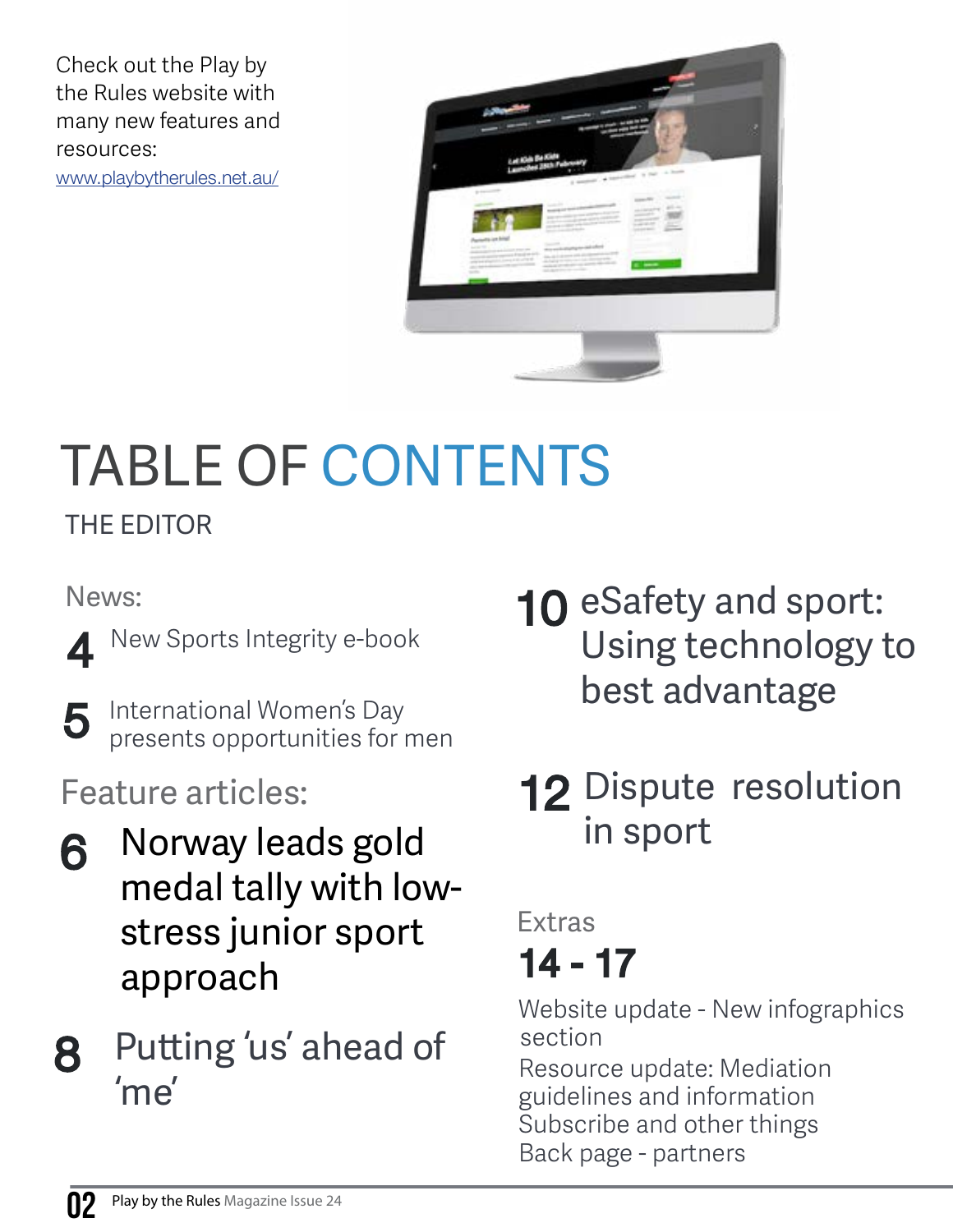#### STATE/TERRITORY Play by the Rules CONTACTS

ACT - Grant Voysey (02 6207 2073) grant.voysey@act.gov.au

NSW - Shannon Dixon (02 8754 8814) shannon.dixon@sport.nsw.gov.au

NT - Zelma Collins (08 8999 4174) zelma.collins@nt.gov.au

QLD - Jo O'Neill (07 3338 9253) jo.oneill@npsr.qld.gov.au

SA - Marie-Therese Smith (08 8457 1408) marie-therese.smith@sa.gov.au

TAS - Al Adams (03 6165 5094) al.adams@dpac.tas.gov.au

VIC - Jason Calleja (03 9096 9832) jason.calleja@sport.vic.gov.au

WA - Helen Cunningham helencunningham@wasportsfed.asn.au

NATIONAL - Peter Downs (02 6259 0316) manager@playbytherules.net.au

## THE EDITOR

March already, would you believe!

The first Play by the Rules magazine of 2018 has the usual four feature articles. ABC journalist and Play by the Rules friend Paul Kennedy provides a unique perspective on the success of the Norwegian team at the recent Winter Olympics. Could it be that their approach to children's sport is a key? Clyde Rathbone is back with a piece on handling conflict in a team sport and juggling the needs of an individual with that of a group. There is some important information from Kellie Britnell from the Office of the eSafety Commissioner on using technology to best advantage. And we look at the rules and regulations of a sporting association governing the resolution of disputes or grievances.

Plus the usual news items and updates. I hope you find it useful and feel free to share it with your colleagues and friends in sport.



Peter Downs Manager - Play by the Rules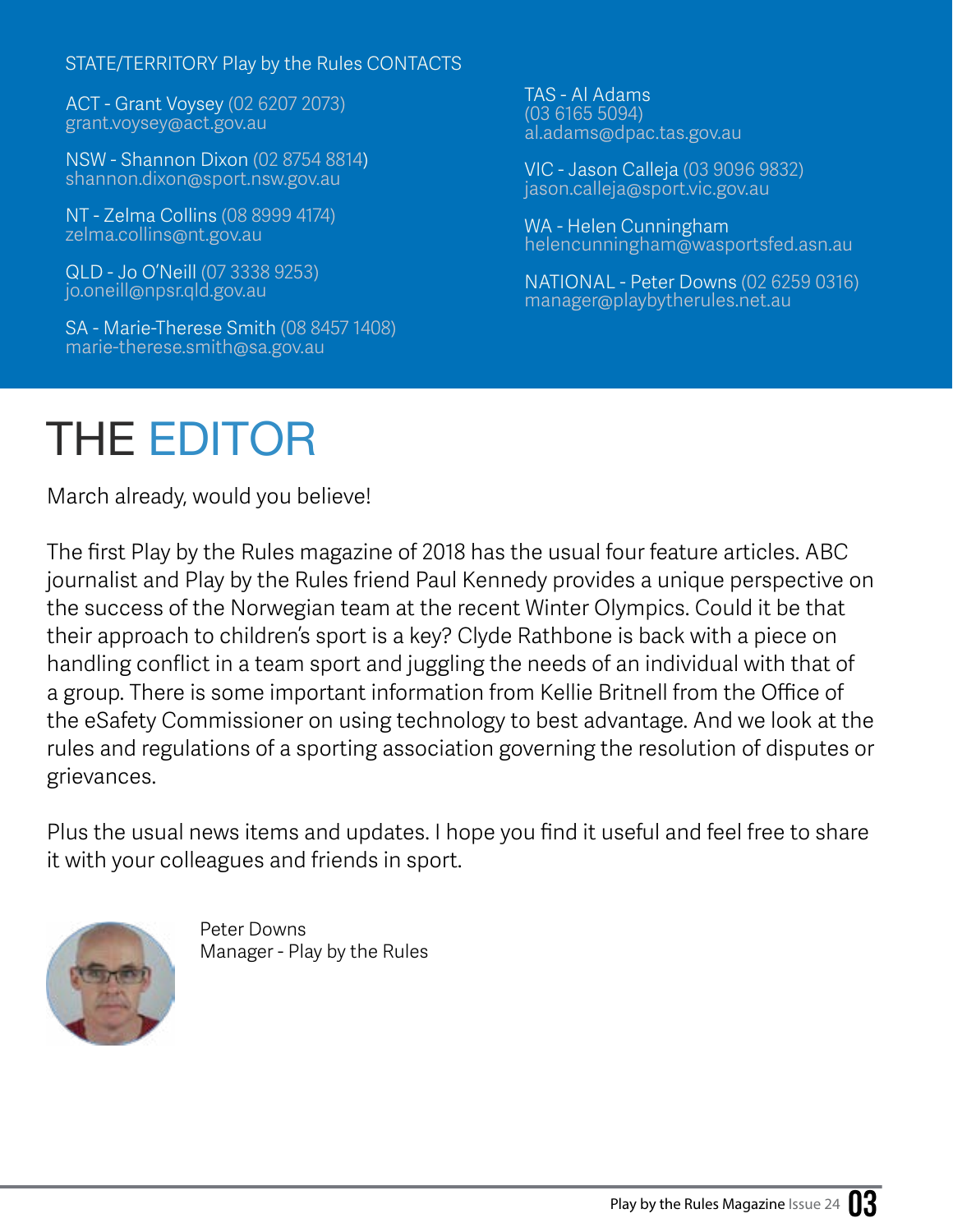News:

## New Sports Integrity e-book

A new e-book on sports integrity has recently been released that will be of interest to sport administrators, officials, coaches, athletes and support personnel. The e-book is a production of the National Integrity of Sport Unit (NISU) in the Department of Health. It was produced in cooperation with the Australian Sports Anti-Doping Authority, Australian Sports Commission and Play by the Rules.

The e-book is designed to complement the 2017 National Sports Integrity Roadshow, delivered in collaboration with state and territory governments, featuring expert speakers Professor Louise Burke OAM, Head of Department of Sports Nutrition, Australian Institute of Sport; Dr David Hughes, Chief Medical Officer, Australian Institute of Sport; Damian Voltz, Senior Intelligence Analyst, NISU; Jason Whybrow, Acting Director, NISU; and Damien Jennings, South Australian Office for Sport and Recreation.

This information aims to provide a broad overview of some of the integrity issues currently facing sport. The resources, education and contacts aim to assist you with best practice management of sport integrity risks now and into the future.

Download your copy of the e-book at [http://www.health.gov.au/internet/main/](http://www.health.gov.au/internet/main/publishing.nsf/Content/sports-integrity-ebook) [publishing.nsf/Content/sports-integrity-ebook](http://www.health.gov.au/internet/main/publishing.nsf/Content/sports-integrity-ebook)

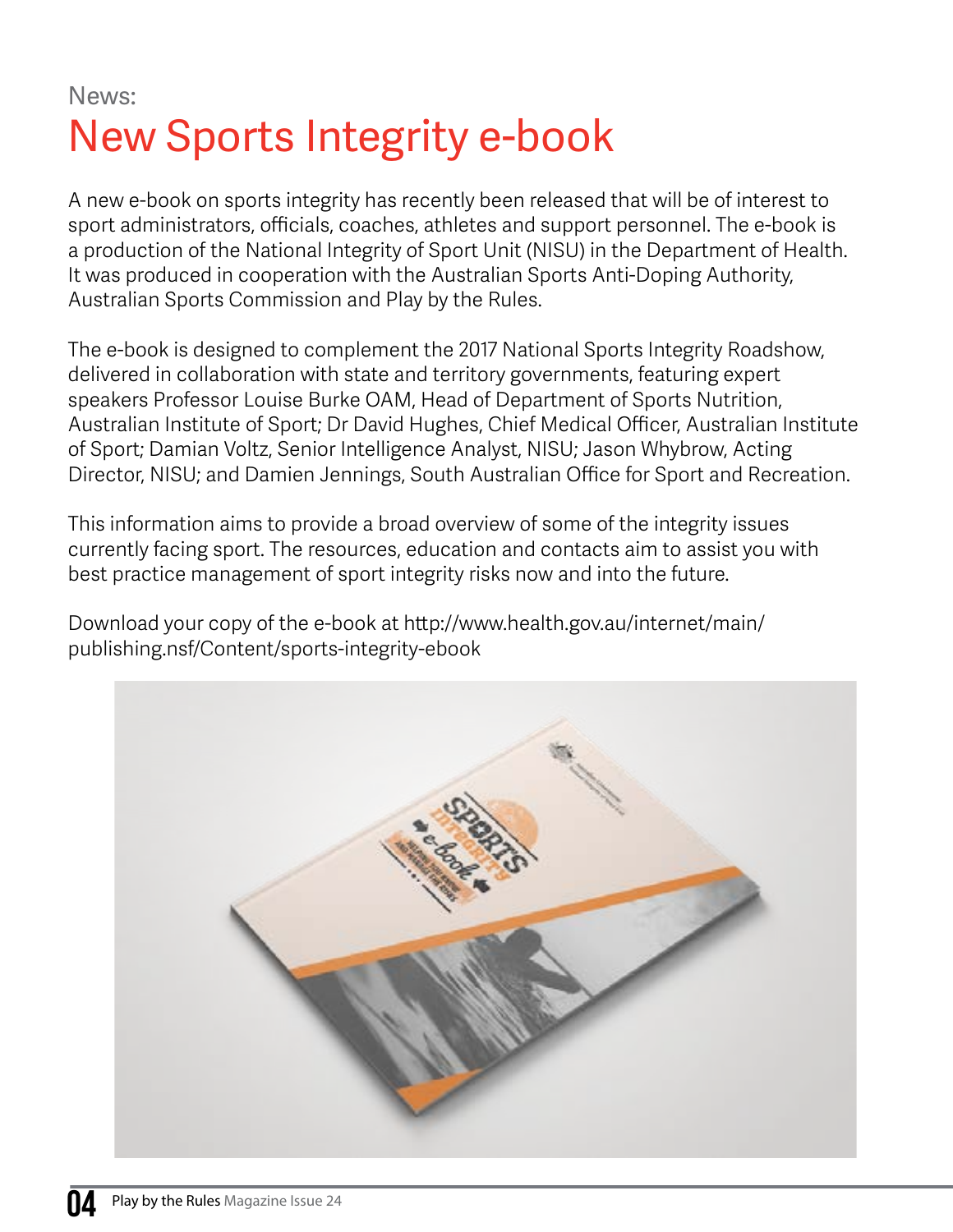News:

### International Women's Day presents opportunites for men

March 8 was International Women's Day. All over the country, sports organisations celebrated the achievements of women in sport. And there's plenty to celebrate! In recent times we've seen a rapid rise in professional and elite women's sport across many codes. Undoubtedly, the rise will continue in 2018.

On March 8, the NSW Office for Sport hosted an International Women's Day Sport Leaders breakfast to celebrate this progress. During the breakfast a 'Press for Progress' panel of women, facilitated by ABC presenter Stephanie Brantz, showcased how sporting organisations, individuals and brands are striving for gender parity in sport.

The event was predominantly attended by women. Sports journalist Tracey Holmes picked up on this via comments made by Chief Executive Matt Miller at the time. Tracey then spoke to Matt about the 'absence' of men at these types of events and of the ongoing role and opportunities men have to capitalise on the rise of women's sport. It's an interesting and much needed discussion you can listen to at: [https://sportandrecreation.nsw.gov.au/](https://sportandrecreation.nsw.gov.au/file/2739
) [file/2739](https://sportandrecreation.nsw.gov.au/file/2739
)



Participants in the Office of Sport's Sports Leaders breakfast

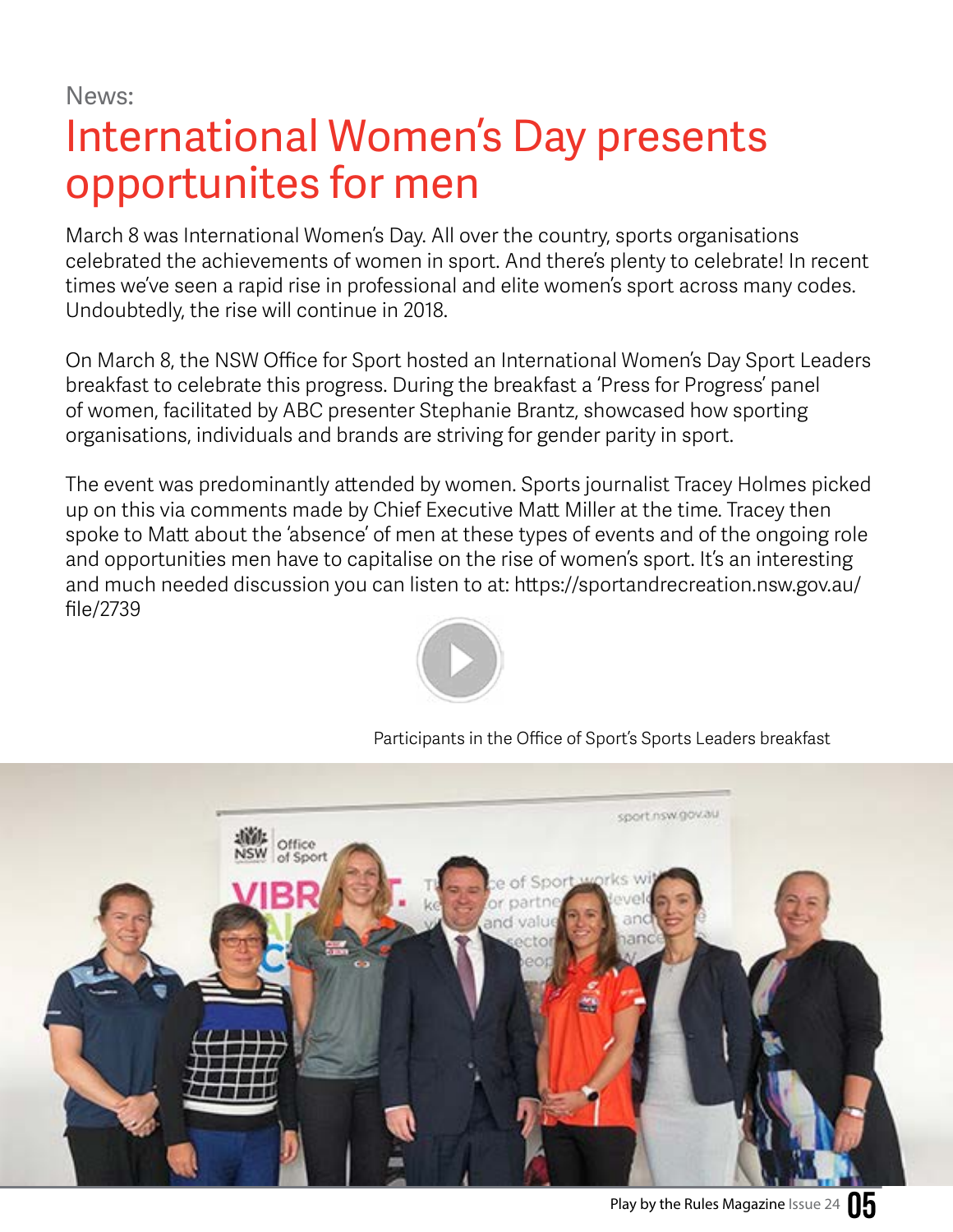### Norway leads gold medal tally with low-stress junior sport approach

It was fascinating to watch the sporting community's response to Norway finishing on top of the Winter Olympics medal tally. For a country of only 5.2 million, they finished with an incredible 39 medals from the 102 events at the games. Journalists went looking for a secret of success.

They found one part of it in the Norwegian approach to children's sport, which values participation above glory. For example, scores are not kept in games involving children under 13. The Guardian interviewed Norway's Olympic Committee president, Tom Tvedt, who said: 'Our vision is sport for all.

'Before you are 12 you should have fun with sport. So we don't focus on who the winner is before then. Instead we are very focused on getting children into our 11,000 local sports clubs.'

Mr Tvedt said 93 per cent of children and young people participated in sport. Another Norwegian sporting boss, Tore Ovrebo, told Time, 'We do it this way, others do it another way.

'We want to leave the kids alone. We want them to play. We want them to develop, and be focused on social skills. They learn a lot from sports. They learn a lot from playing. They learn a lot from not being anxious. They learn a lot from not being counted. They learn a lot from not being judged. And they feel better. And they tend to stay on for longer.'

I was not surprised Norway enjoyed success both in participation and medals with this approach. Time and time again on resources such as Play by the Rules we're reminded that a focus on fun and friendship compels children to keep playing season after season. Happy athletes are more likely to reach their potential.

I talked about this admirable approach on the ABC's News Breakfast program and for a brief segment on ABC News online. As usual, comments from viewers and online readers varied. Many were impressed by the 'let them play' approach.

A few missed the point and drew attention to other obvious factors — more snow! A minority of viewers and readers were angered by the Norwegian method.

These men and women claimed children still needed to be taught 'life lessons' as early as possible through winning and losing.

The silliest criticism of the Norway approach (similar to the rules employed by many sports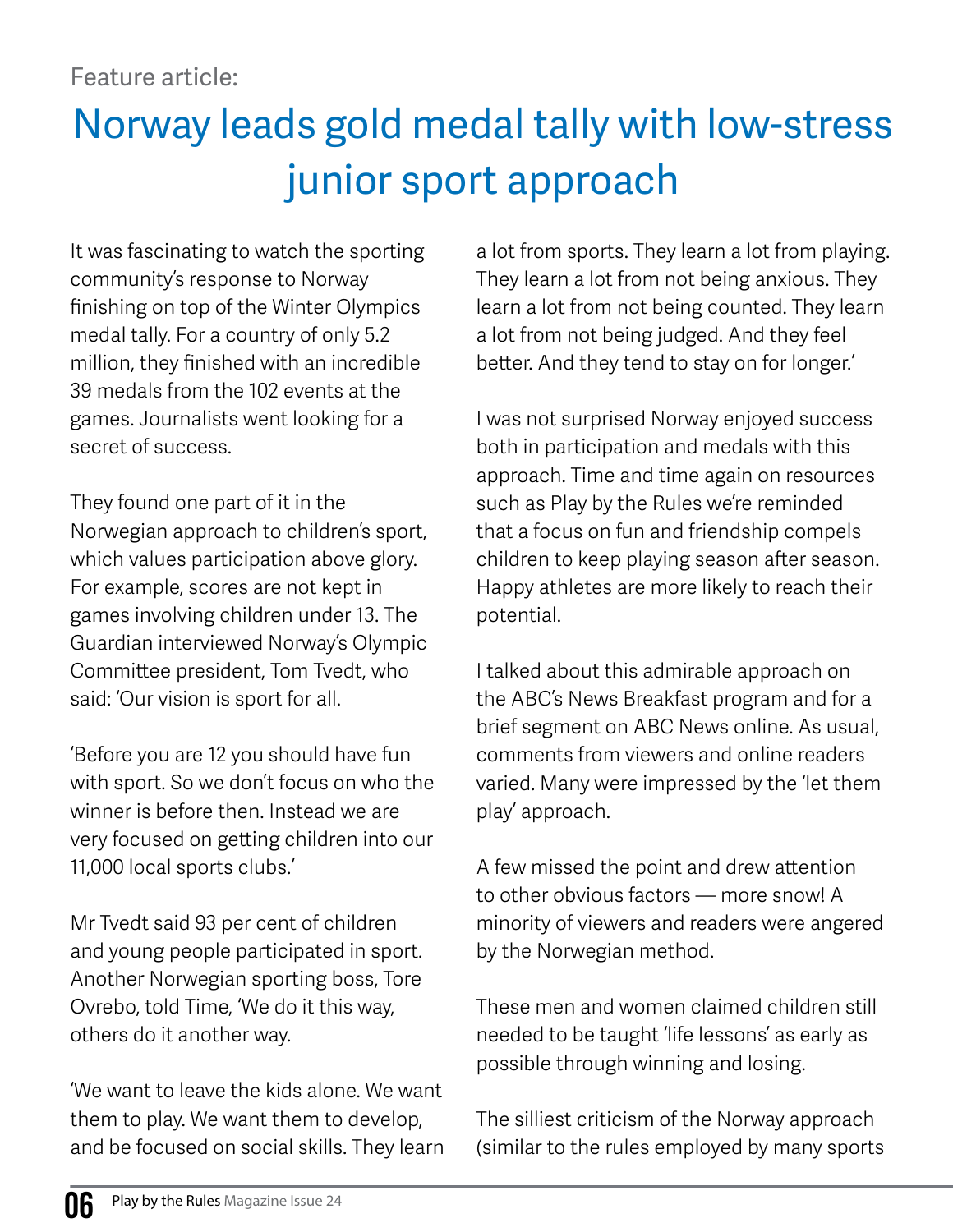

in this country, albeit not up to age of 13) is that children know the score. Of course they do, so why do we need to record it?

The mixed reaction only reinforces the work required by sporting leaders in this country to educate the community about the need for enjoyment in junior sport.

Parents who volunteer as coaches should understand the best measurement of success is not a premiership or producing the league's best player, but the number of children who come back next year.

Surprisingly, after all we have learnt since the inception of professional sport, sporting CEOs still need to be reminded of the benefits of fun coaching. Participation data is a worry for major sporting bodies.

Yet these are the same institutions placing

ever-increasing emphasis on pathway programs aimed at very young children. Such programs often require of families more time, money and stress.

Children who are not picked in these 'elite' training teams are sometimes made to feel inadequate, or hopeless. (In reality, some of these children might be the late bloomers who could go on to become world champions.) How can you tell if an 11-yearold boy or girl is going to 'make it'? Norway doesn't bother trying to foresee greatness, nor should we.

Gold standard is keeping sport fun, challenging and educational.



Paul Kennedy ABC News Breakfast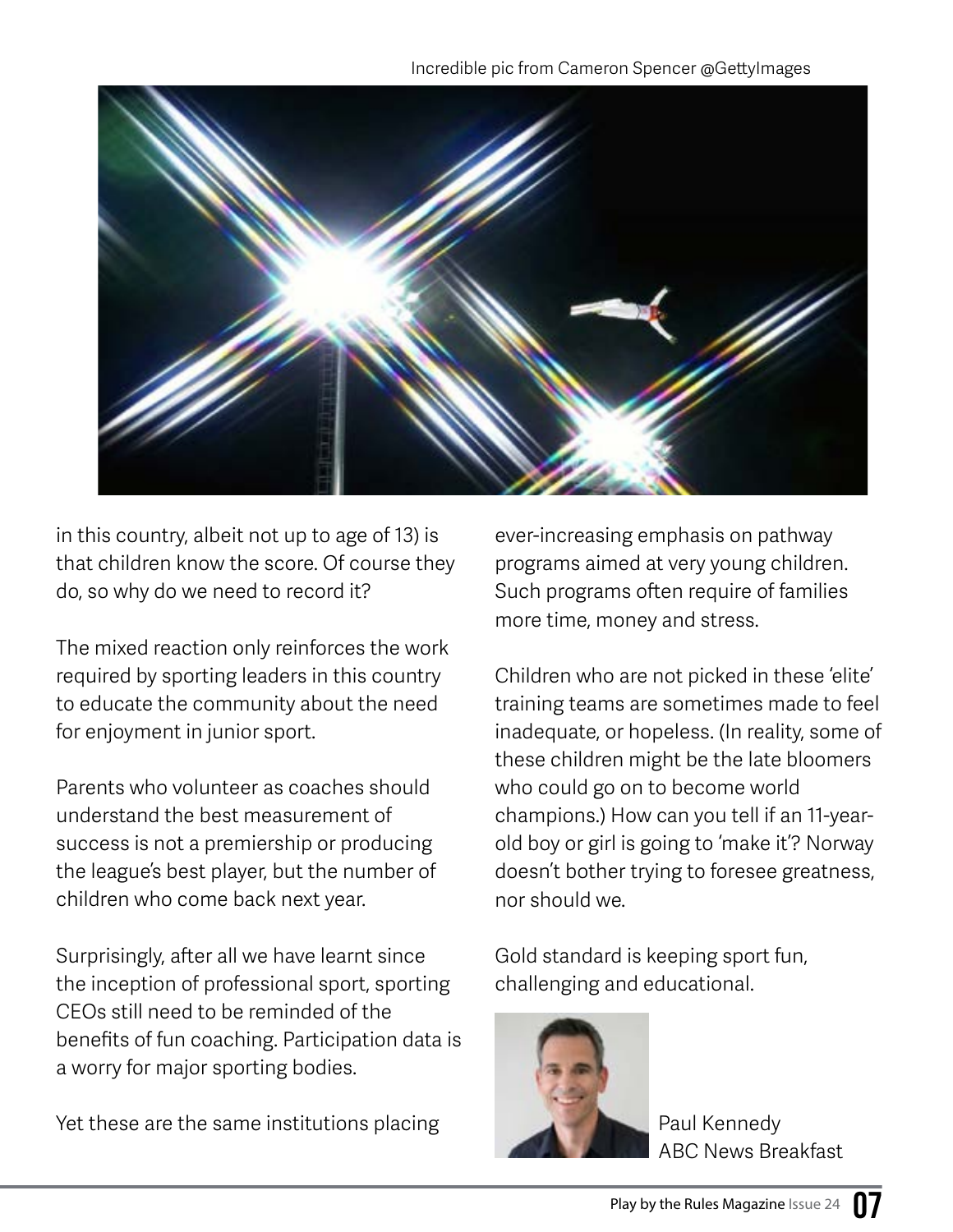Feature article:

# Putting 'us' ahead of 'me'



Over the course of my rugby career I observed a fair share of conflict within the teams I played for. From personality clashes to competitive friction, it seems that when diverse populations are thrown together conflict is as natural as it is unavoidable.

In the context of team sports, conflict can usually be placed into two categories — that which enhances team culture and that which undermines it. It is fair to say that it is how teams deal with conflict which determines its effect on the group.

During my time in South African rugby I observed an extremely hierarchical culture within teams. In those environments a small group of leaders reported to a coaching staff that often made decisions without consulting the larger playing roster.

That culture stood in near complete contrast with my first exposure to a Brumbies team meeting. I distinctly recall being shocked by the way players from all levels within the team would engage in what can be mildly described as robust debate. From how we were going to play to what we would wear to the airport, the playing group had a voice on every issue.

There is no doubt that the culture the Brumbies developed invited conflict. When every opinion is given airtime and each personality is free to express itself, people are going to butt heads. However, what may have seemed like chaos to an outside observer was actually a direct insight into what made the Brumbies so successful during that period.

I'll never forget the first time I arrived at the Brumbies training facility in Canberra. I drove into the dirt carpark and cast my eye over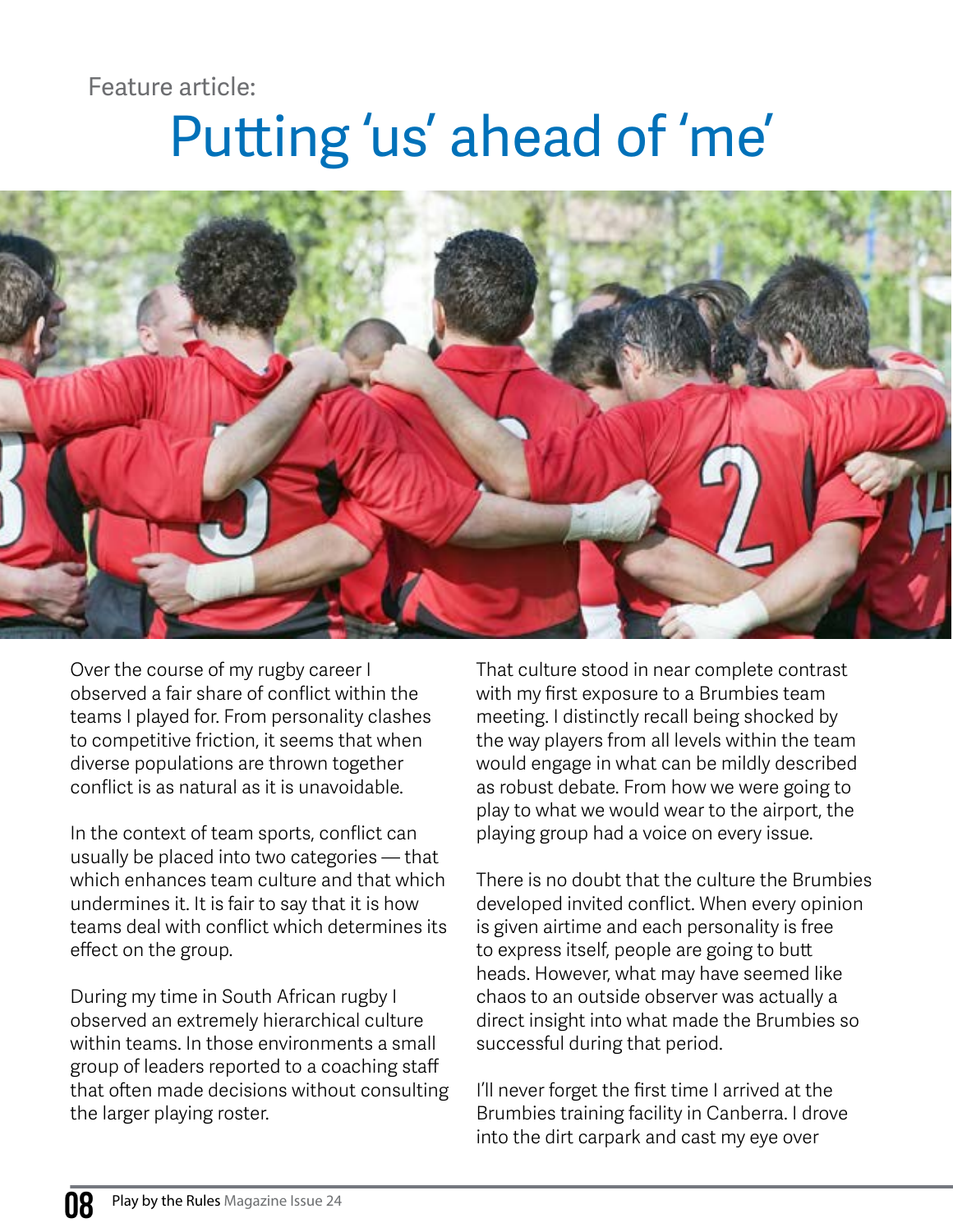a training field which doubled as a public oval. The main building was a tiny collection of offices and the gym looked out onto the bowling green and its members. Juxtaposed with the three-story opulent surrounds of the Sharks' training facility in South Africa, I couldn't quite believe I had arrived at the headquarters of one of the world's leading rugby teams.

When the Brumbies were formed in 1996, they came together as a largely rag-tag group of unproven players, many of whom were unwanted by their home states and keen to make a point.

What's more, the team had a large contingent of players that had begun their rugby journeys before they knew one could have a career in rugby. Which is to say, everyone in the team started playing rugby when it was an amateur game before transitioning into the professional era.

This meant players had real-life experience. They had worked normal jobs, travelled, spent time at university and generally seemed deeply appreciative of the chance to earn a good wage playing a game. All of which made that group a far more worldly bunch than is likely to exist in today's era. It also meant that squad members placed a real premium on their autonomy. Perhaps it's the ability to juggle the needs of the individual with those of the group that defines healthy conflict.

After all, humans existed in relatively small tribal societies for millennia. In those environments, being able to work together could literally be the difference between life and death.

Given all that our species has achieved, it is no stretch to suggest that a capacity for group cohesion is humanity's defining feature. But if we're so good at working together, why does

achieving a healthy culture of collaboration remain a mysterious balancing act for teams of all kinds?

One answer may be that we've never been more free to be ourselves. In 2018, freedom of expression is celebrated like never before, and rightly so. After all what's more empowering than the freedom to feel comfortable in our own skin? And yet since we are all to varying degrees different from one another, are our differences inherently divisive?

In my experience, the only way to navigate the apparent dichotomy between individuality and collaboration is by respecting and remaining curious about what makes each of us unique.

Indeed, one of sport's greatest virtues is its ability to bring people together who might not otherwise have connected. Arriving at the Brumbies I was surrounded by team-mates from all over the world—Fijians, Tongans, Samoans, Kiwis, South Africans and even a healthy dose of Australians! Being immersed in that sort of diversity reminded me that what really matters in teams is shared passion and common goals.

Whenever I find myself on the verge of conflict, I try to remember to ask myself if I'm motivated by what is best for me or what is in the best interest of the group. From there I remember that my own interests are almost always aligned with those of my team.

By coming together to attempt something bigger than ourselves we can learn to put 'us' ahead of 'me'. In this way sport really can teach us to be more selfless, more empathetic, and maybe even a little more human.



Clyde Rathbone www.karmawiki.com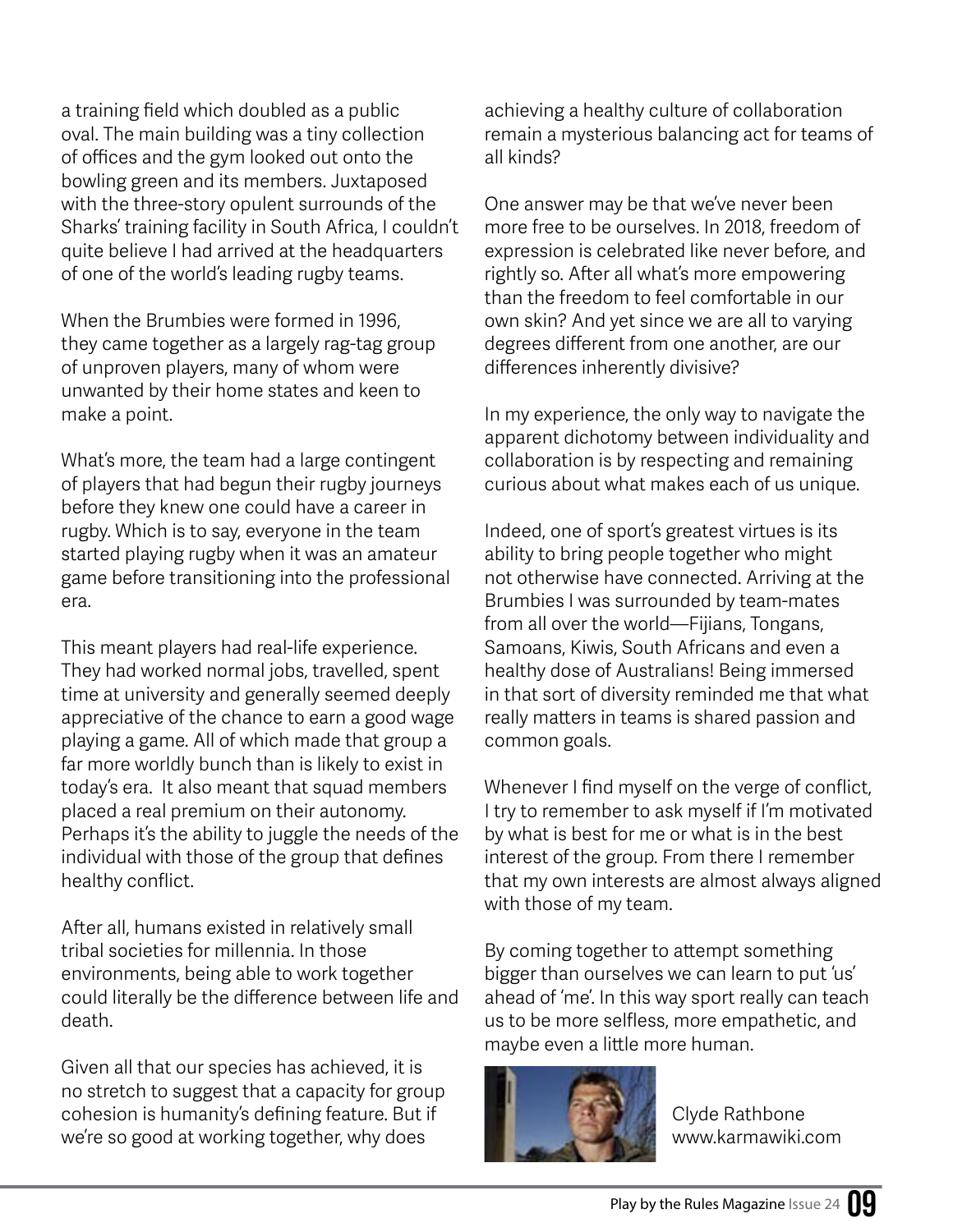## eSafety and sport: Using technology to best advantage

It can be challenging to stay up to date with the issues, risks and solutions pertaining to online safety. At the Office of the eSafety Commissioner (the Office) we are committed to providing the most current information, and helping empower Australians to have safer, more positive experiences online.

Technology has been responsible for many advances in modern sport. It has reshaped and redesigned sporting equipment and apparel, helped us analyse and perfect sporting techniques, and led to the collection of detailed statistics which can be shared with audiences worldwide.

Technology—in particular the internet—has also helped us to share, learn and communicate about sport more effectively. Social media, for example, has altered the sporting experience, while realtime live events streaming and statistical analysis have now become the norm.

Sporting clubs and organisations now have a stronger global and community presence thanks to the world online. Many use Twitter, Snapchat, Facebook, Instagram and other platforms to link with fans, players, officials, coaches, sponsors and their communities. There are many benefits, including enhancing partnerships with sponsors, attracting new audiences, increasing levels of participation, improving profiles and developing stronger links with members and supporters. But, importantly, there are also risks.

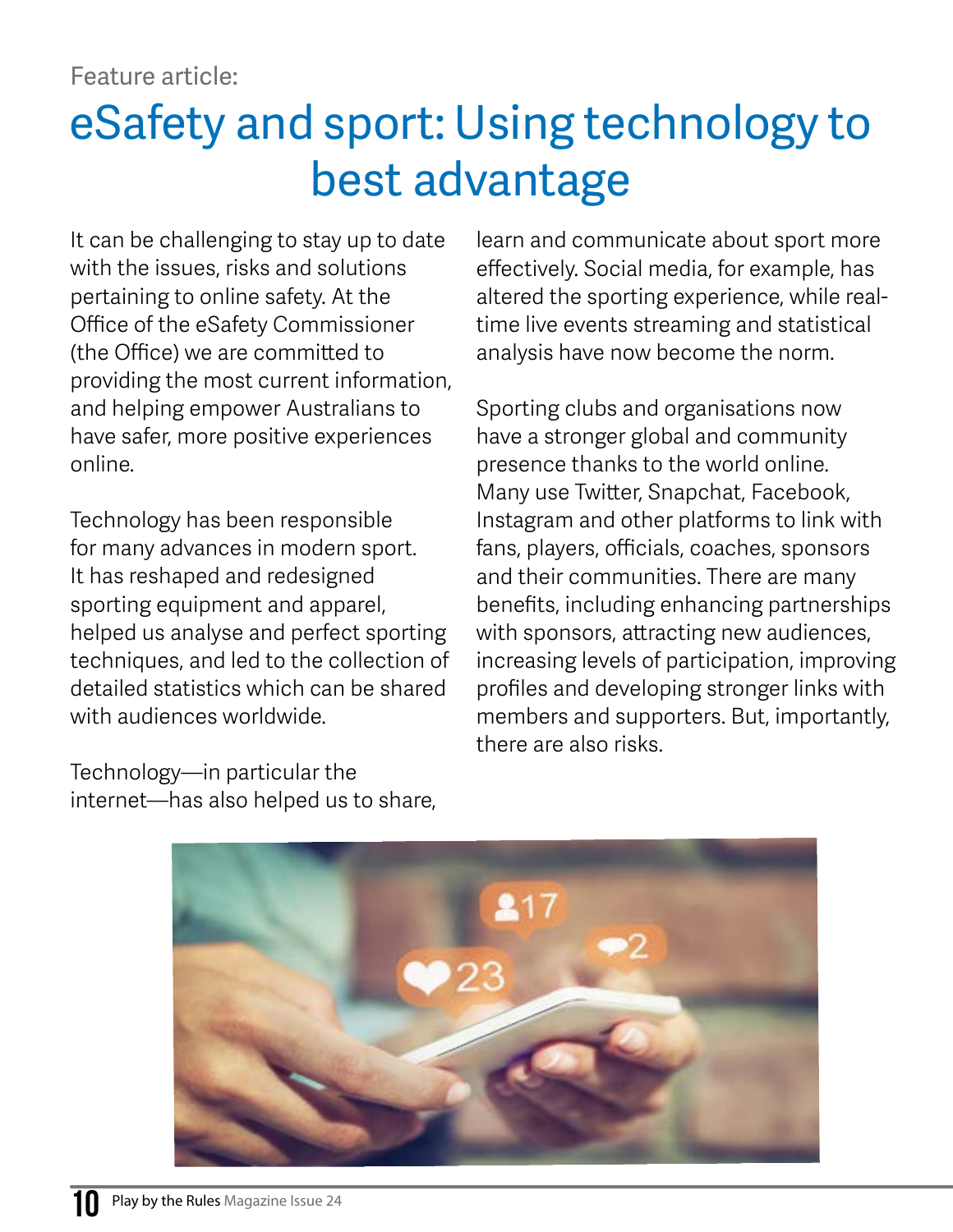#### **Minimising risk on social media**

Social media holds many risks for sporting organisations, ranging from the seemingly innocuous sharing of a photo without full permission, to the most damaging, such as cyberbullying, imagebased abuse and online racism. For clubs and organisations, it's important to incorporate strategies into existing policies or to have a specific policy to addresses the use of new technology, devices and related behaviours. A policy also helps to manage risk, provide member protection and set clear procedures for breaches and complaints.

A social media policy may also outline how your club or organisation will use, publish and store photos and video content of their members. The Office's frequently asked questions can help clubs and sporting organisations assess and plan for how to best manage this content.

#### **Cyberbullying**

Cyberbullying is a significant online issue for young people, and one which can appear in a sporting environment. Cyberbullying is the use of digital technology to threaten, menace, harass or humiliate an individual or group. In sport, cyberbullying may look like online racism; targeted threats; intimidation of opposition players, coaches and teams; defaming of referees, coaches or management; or unsubstantiated claims of drug-taking or favouritism.

Cyberbullying is a very real issue, and there is a need to explicitly educate players on the dangers of both online abuse and acting appropriately online. Where issues arise and a young person under 18 years is the target, the Office can help. We work closely with our social media partners to remove serious cyberbullying from the internet.

#### **Image-based abuse**

Image-based abuse, known colloquially as 'revenge porn' or the non-consensual sharing of intimate images, is another harmful online activity which can affect sporting clubs and their members. The Office will provide assistance to individuals who have been subjected to image-based abuse, with new powers supporting individuals of any age who are victims and need help to remove these images.

#### **Navigating the world online**

All our resources and services are underpinned by evidence-based research into internet use, online safety, e-security and related issues. To learn more about online issues, strategies and solutions and how to use technology to your advantage—visit www.esafety.gov.au



Kellie Britnell, Program Manager, Outreach and Education, Office of the eSafety Commissioner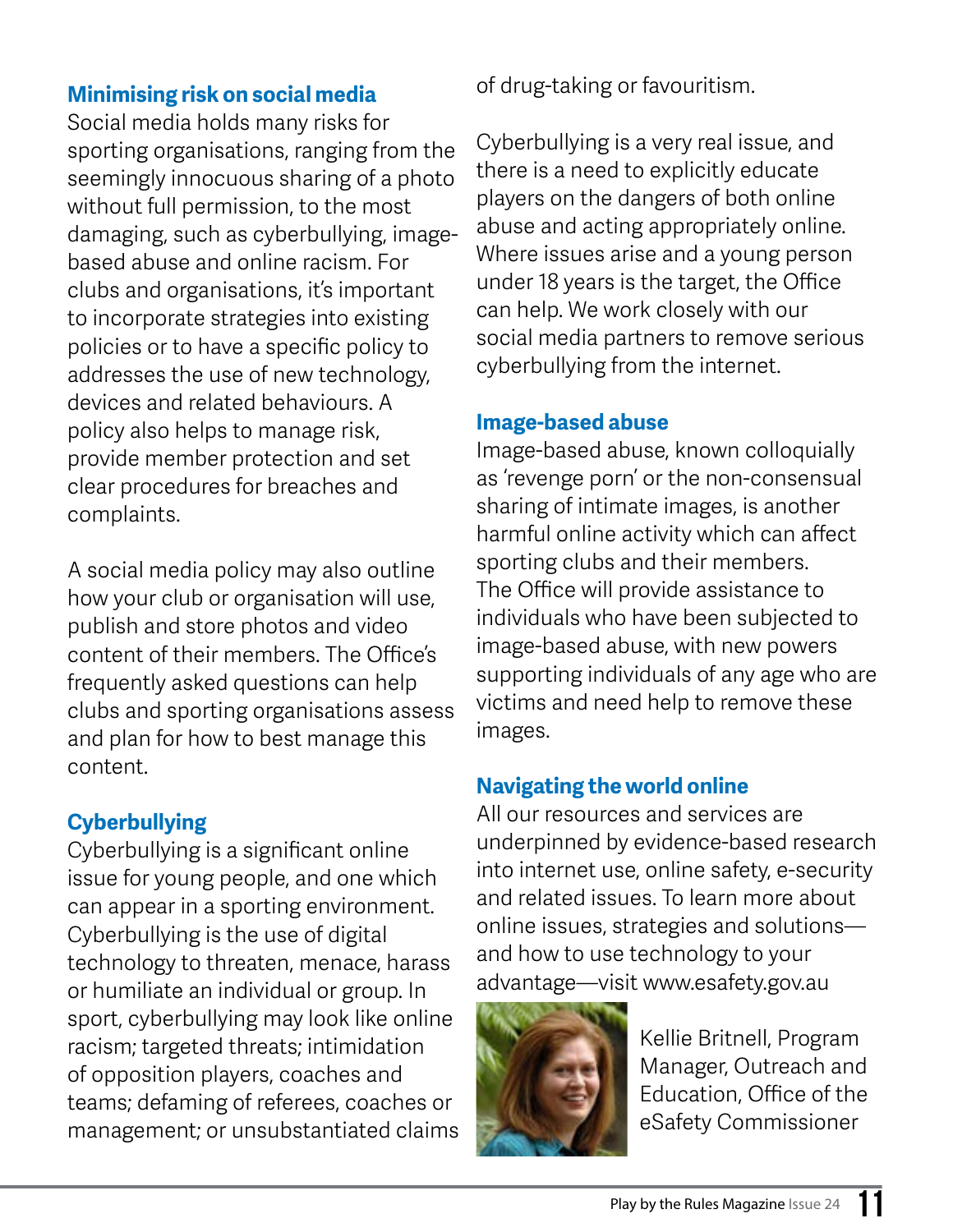### Dispute resolution in sport

It is an inevitable consequence of the passion and pride in sport that disputes will arise between those involved. These disputes can cover a wide range of subject matters, from governance and operational issues; discipline and conduct; promotion and relegation of clubs; to the non-selection of athletes in representative teams.

Disputes can arise between clubs, players, referees, managers, coaches, spectators or the sport's governing body.

The importance of resolving sporting disputes in a fair and efficient manner cannot be overstated. Disputes can often delay participation in sport, disenfranchise the sporting community, waste precious funding and often undermine a governing body's ability to manage its sport or competition effectively.

To minimise such disruption, it is important that sports' governing bodies continue to focus on ensuring:

- the clarity and awareness of their dispute resolution rules
- the effectiveness of their procedures for resolving disputes, and
- that clear lines of communication are maintained between stakeholders.

#### **Clarity and awareness of dispute resolution rules**

Contracts in the area of sport are often made in an unorthodox way and typically involve multiple parties such as participating athletes, participating clubs and sporting organisations. Typically, the relevant 'contract' will be made up of several interlocking documents (such as nomination forms, team membership agreements) entered into by multiple parties, evidencing a multipartite contract.

By way of example, when an individual joins a club or sporting association he or she becomes a party to a contract by agreeing to abide by the rules and regulations of that association. These rules and regulations typically provide for the procedures that must be followed when disputes arise.

In addition to the rules and regulations of a local or state-based sporting association, participating clubs and individuals are often bound by the rules and regulations of the national governing body for the relevant sport. This often occurs where the authority to govern a particular competition or jurisdiction has been granted to a sporting association by the national governing body.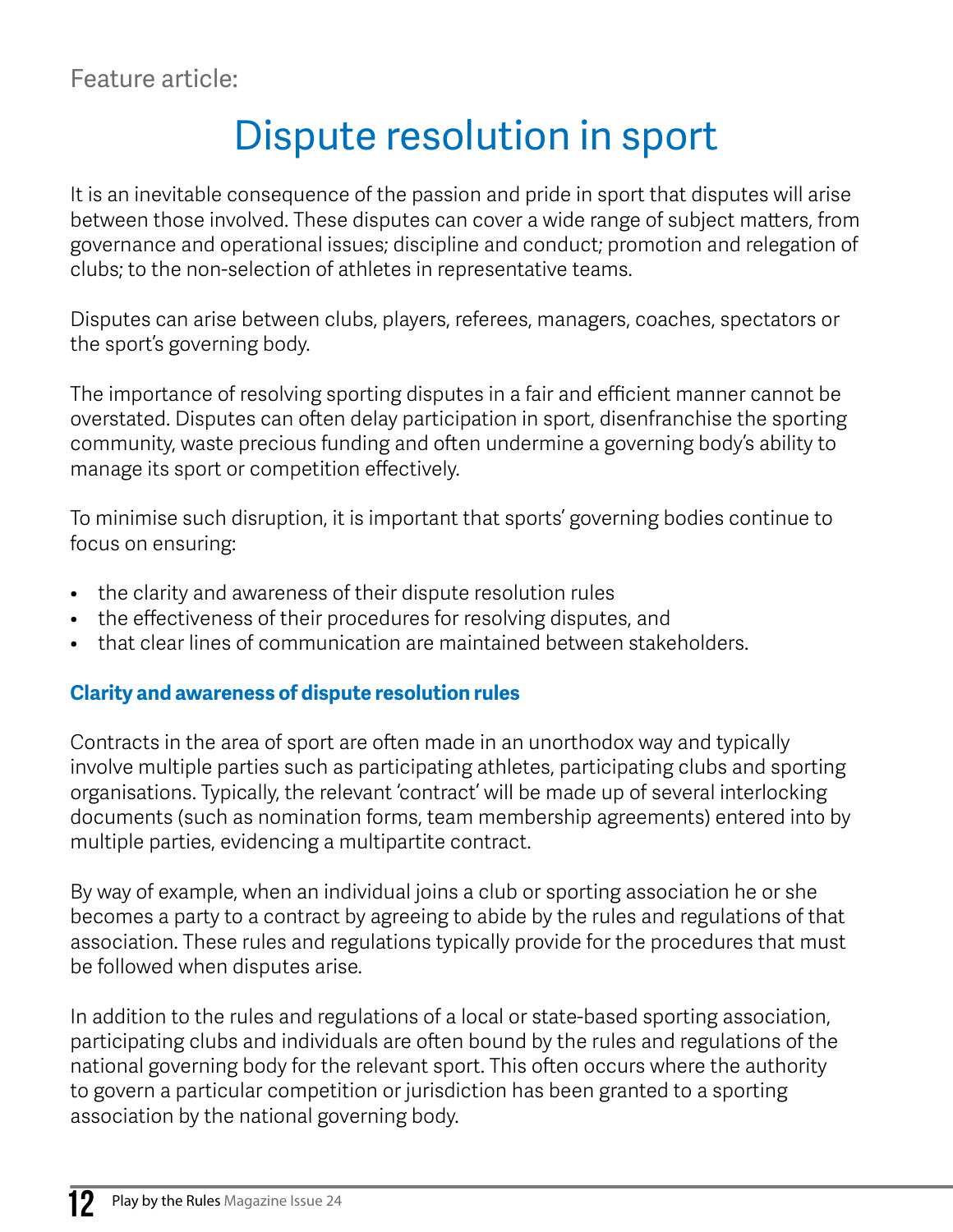The mandate to govern the sport granted to the local sporting association is typically conditional on that association maintaining and enforcing compliance among its members with the national governing body's regulations. Where this is the case, the dispute resolution process for a sport can involve a fixed hierarchy of tribunals or committees or methods of resolving disputes.

Given the multifaceted nature of the governing documents of sporting associations, it is critical that the dispute resolution rules and regulations that apply are readily identifiable and set out in a manner that provides clarity to all who may be involved in a dispute.

#### **Procedure for resolving disputes**

It is equally significant that sporting associations and governing bodies ensure their rules and regulations concerning the resolution of disputes are drafted and applied in a manner that promotes accessibility, fairness and timeliness.

In promoting these principles, sporting associations should prepare their rules and regulations so as to avoid duplication with the rules of a governing body to which they are bound.

In summary, the rules and regulations of a sporting association governing the resolution of disputes or grievances should:

- be readily accessible and clearly understood
- enable the determination of disputes in a fair manner and in accordance with the principles of natural justice
- discourage parties from litigation and incurring unnecessary expense
- promote the credibility of the sporting association
- provide a swift and uncomplicated process, and
- where appropriate, encourage the greater use of mediation as an alternative to, or as a preliminary step before, arbitration.



Callum Fleming Lawyer K&L Gates www.klgates.com

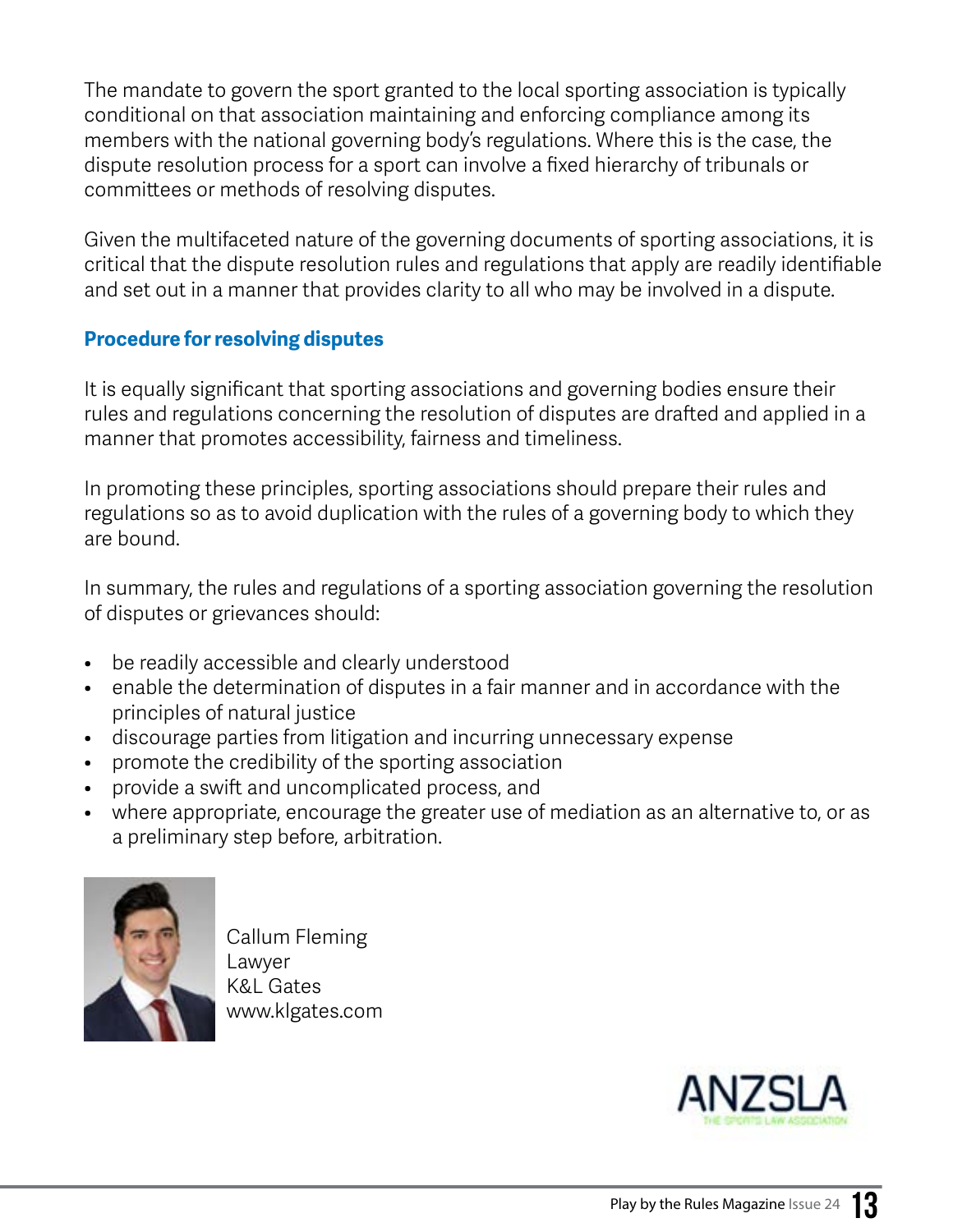### Website Update: New infographics section

Infographics are a great tool to visually represent facts and figures, information and key issues. Many of us are visual learners, so representing sometimes complex data or issues in an engaging and graphical way makes sense. They are also terrific as a marketing tool — infographics are very popular on social media. When Play by the Rules recently released the first of a series of new infographics called '9 reasons why kids quit sport', it soon reached more than 161,000 people!

You can download and use any of our infographics at [https://www.playbytherules.net.au/](https://www.playbytherules.net.au/resources/infographics) [resources/infographics](https://www.playbytherules.net.au/resources/infographics)

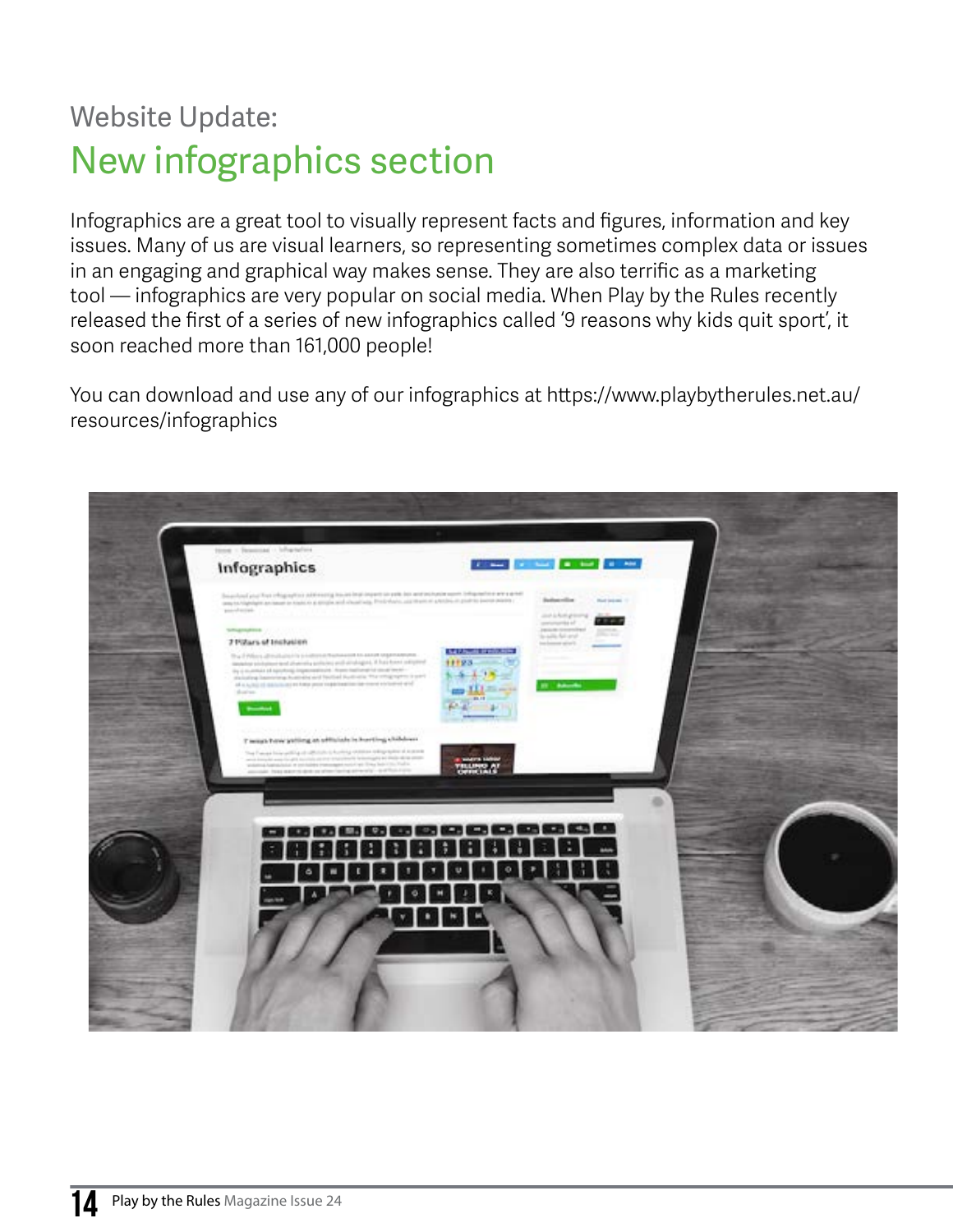### Resource Profile: Mediation guidelines and information

Mediation is also known as Alternative Dispute Resolution (ADR) but may be otherwise described as a managed conversation. Mediation could be the preferred course of action at club level if no formal or informal procedure has managed to settle a dispute. Mediation is used as a mandated step in resolving disputes, whether between big companies tussling over money in court or in arguments between members of sporting clubs.

In late 2017 Play by the Rules worked with experienced sports lawyer Margot Foster to develop some clear guidelines and information around the mediation process. These include the role of the board in dispute resolution, the mediation process, what happens where no agreement is reached, and circumstances where mediation is not suitable.

You can see the full information and download a copy at [https://www.playbytherules.net.](https://www.playbytherules.net.au/complaints-handling/mediation) [au/complaints-handling/mediation](https://www.playbytherules.net.au/complaints-handling/mediation) 

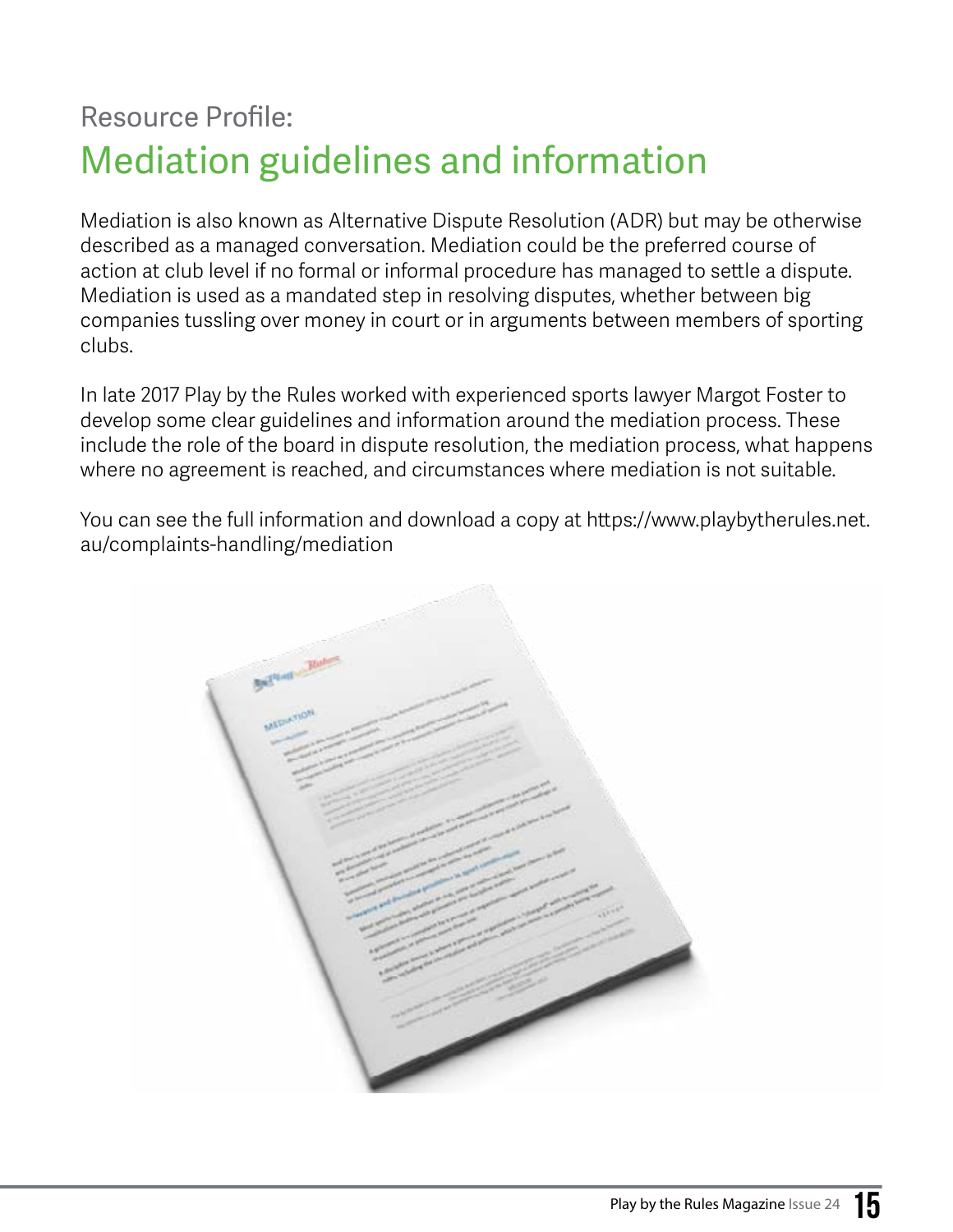# Subscribe to Play by the Rules

Come and join the 60,000+ subscribers to Play by the Rules - it's a great way to keep up-to-date with safe, fair and inclusive sport.

#### **Back Issues**

You can access each back issue for this magazine by visiting [this page](https://www.playbytherules.net.au/magazines) on the Play by the Rules website. All the feature articles and significant news items are listed here.

#### **Share and spread the word**

One easy way to keep up to date and support safe, fair and inclusive sport is to share Play by the Rules across social media. We post every day on Facebook and Twitter and have audio files on Soundcloud and an extensive collection of videos on YouTube and Vimeo.



<http://facebook.com/playbytherules>



<http://twitter.com/playbytherules>



<http://soundcloud.com/playbytherules>







<http://youtube.com/playbytherulessport>